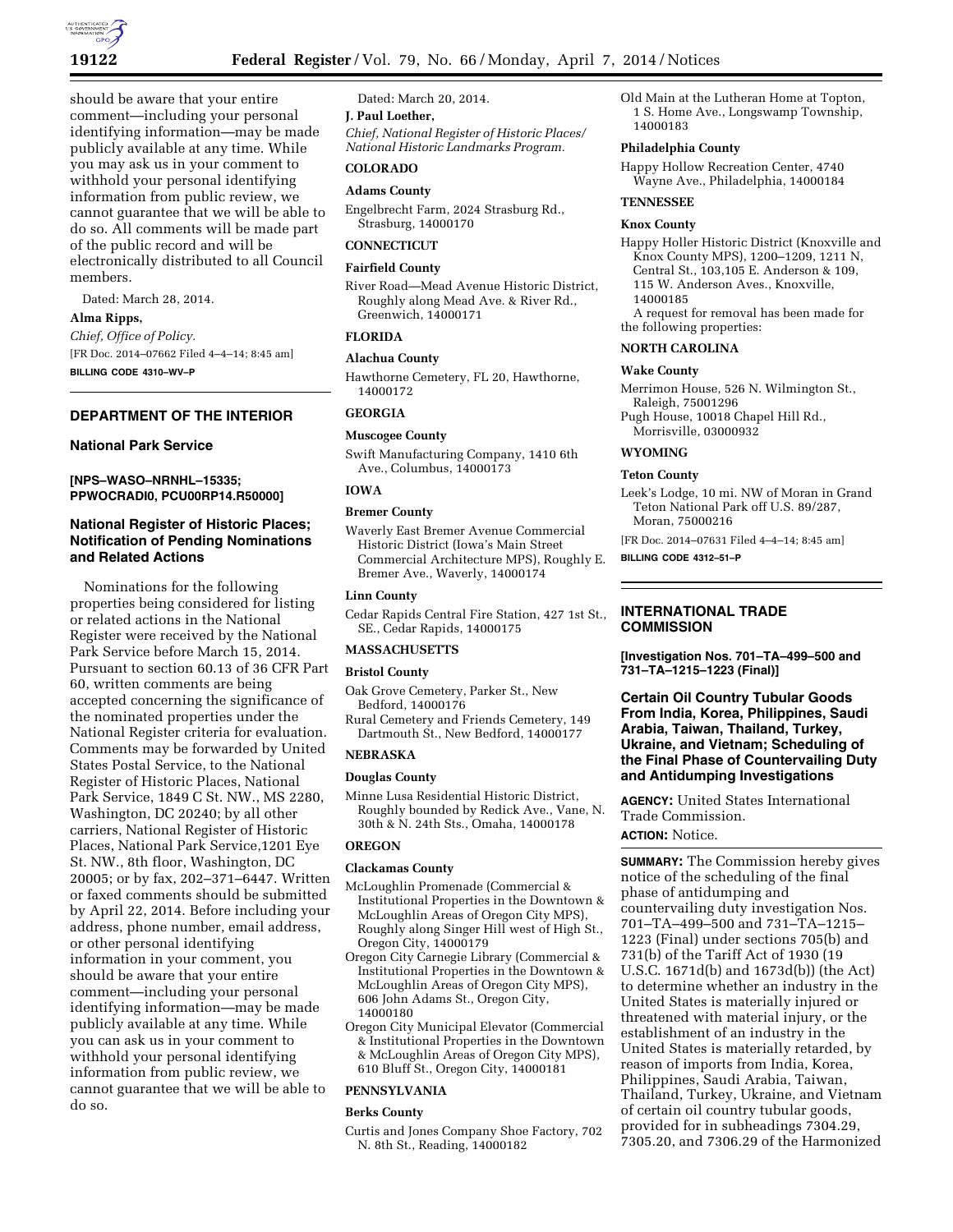Tariff Schedule<sup>1</sup> of the United States, that are sold in the United States at less than fair value 2 and by reason of imports of certain oil country tubular goods that are subsidized by the Governments of India and Turkey.3

For further information concerning the conduct of this phase of the investigations, hearing procedures, and rules of general application, consult the Commission's Rules of Practice and Procedure, part 201, subparts A through E (19 CFR part 201), and part 207, subparts A and C (19 CFR part 207). **DATES:** *Effective:* Tuesday, February 25, 2014.

### **FOR FURTHER INFORMATION CONTACT:**

Michael Szustakowski (202–205–3169), Office of Investigations, U.S. International Trade Commission, 500 E Street SW., Washington, DC 20436. Hearing-impaired persons can obtain information on this matter by contacting the Commission's TDD terminal on 202– 205–1810. Persons with mobility impairments who will need special assistance in gaining access to the Commission should contact the Office of the Secretary at 202–205–2000. General information concerning the Commission may also be obtained by accessing its internet server (*[http://](http://www.usitc.gov) [www.usitc.gov](http://www.usitc.gov)*). The public record for these investigations may be viewed on the Commission's electronic docket (EDIS) at *[http://edis.usitc.gov.](http://edis.usitc.gov)* 

## **SUPPLEMENTARY INFORMATION:**

*Background.*—The final phase of these investigations is being scheduled as a result of affirmative preliminary determinations by the Department of Commerce that certain benefits which

2The Department of Commerce has preliminarily determined that imports of certain oil country tubular goods from Korea are not being and are not likely to be sold in the United States at less than fair value.

constitute subsidies within the meaning of section 703 of the Act (19 U.S.C. 1671b) are being provided to manufacturers, producers, or exporters in India of certain oil country tubular goods, and that imports of such products from India, Philippines, Saudi Arabia, Taiwan, Thailand, Turkey, Ukraine, and Vietnam are being sold in the United States at less than fair value within the meaning of section 733 of the Act (19 U.S.C. 1673b). The investigations were requested in a petition filed on July 2, 2013, by United States Steel Corporation, Pittsburgh, PA; Maverick Tube Corporation, Houston, TX; Boomerang Tube LLC, Chesterfield, MO; Energex, a division of JMC Steel Group, Chicago, IL; Northwest Pipe Company, Vancouver, WA; Tejas Tubular Products Inc., Houston, TX; TMK IPSCO, Houston, TX; Vallourec Star, L.P., Houston, TX; and Welded Tube USA, Inc.; Lackawanna, NY.

Although the Department of Commerce has preliminarily determined that imports of certain oil country tubular goods from Korea are not being and are not likely to be sold in the United States at less than fair value, for purposes of efficiency the Commission hereby waives rule 207.21(b)<sup>4</sup> so that the final phase of that investigation may proceed concurrently in the event that Commerce makes a final affirmative determination with respect to such imports. Furthermore, while the Department of Commerce has preliminarily determined that countervailable subsidies are not being provided to producers and exporters of certain oil country tubular goods from the Government of Turkey, for purposes of efficiency the Commission hereby waives rule  $207.21(b)$ <sup>5</sup> so that the final phase of that investigation may proceed concurrently in the event that Commerce makes a final affirmative determination with respect to such imports.

*Participation in the investigations and public service list.*—Persons, including industrial users of the subject merchandise and, if the merchandise is sold at the retail level, representative consumer organizations, wishing to participate in the final phase of these investigations as parties must file an

entry of appearance with the Secretary to the Commission, as provided in section 201.11 of the Commission's rules, no later than 21 days prior to the hearing date specified in this notice. A party that filed a notice of appearance during the preliminary phase of the investigations need not file an additional notice of appearance during this final phase. The Secretary will maintain a public service list containing the names and addresses of all persons, or their representatives, who are parties to the investigations.

*Limited disclosure of business proprietary information (BPI) under an administrative protective order (APO) and BPI service list.*—Pursuant to section 207.7(a) of the Commission's rules, the Secretary will make BPI gathered in the final phase of these investigations available to authorized applicants under the APO issued in the investigations, provided that the application is made no later than 21 days prior to the hearing date specified in this notice. Authorized applicants must represent interested parties, as defined by 19 U.S.C. 1677(9), who are parties to the investigations. A party granted access to BPI in the preliminary phase of the investigations need not reapply for such access. A separate service list will be maintained by the Secretary for those parties authorized to receive BPI under the APO.

*Staff report.*—The prehearing staff report in the final phase of these investigations will be placed in the nonpublic record on Friday, June 27, 2014, and a public version will be issued thereafter, pursuant to section 207.22 of the Commission's rules.

*Hearing.*—The Commission will hold a hearing in connection with the final phase of these investigations beginning at 9:30 a.m. on Tuesday, July 15, 2014, at the U.S. International Trade Commission Building. Requests to appear at the hearing should be filed in writing with the Secretary to the Commission on or before Tuesday, July 8, 2014. A nonparty who has testimony that may aid the Commission's deliberations may request permission to present a short statement at the hearing. If deemed necessary, a prehearing conference will be convened on Thursday, July 10, 2014. Oral testimony and written materials to be submitted at the public hearing are governed by sections 201.6(b)(2), 201.13(f), and 207.24 of the Commission's rules. Parties must submit any request to present a portion of their hearing testimony *in camera* no later than 7 business days prior to the date of the hearing.

<sup>1</sup>For purposes of these investigations, the Department of Commerce has defined the subject merchandise as certain oil country tubular goods (OCTG), which are hollow steel products of circular cross-section, including oil well casing and tubing, of iron (other than cast iron) or steel (both carbon and alloy), whether seamless or welded, regardless of end finish (e.g., whether or not plain end, threaded, or threaded and coupled) whether or not conforming to American Petroleum Institute (API) or non-API specifications, whether finished (including limited service OCTG products) or unfinished (including green tubes and limited service OCTG products), whether or not thread protectors are attached. The scope of the investigation also covers OCTG coupling stock. Excluded from the scope of the investigations are: Casing or tubing containing 10.5 percent or more by weight of chromium; drill pipe; unattached couplings; and unattached thread protectors (79 FR 10493, February 25, 2014).

<sup>3</sup>The Department of Commerce has preliminarily determined that countervailable subsidies are not being provided to producers and exporters of certain oil country tubular goods from the Government of Turkey.

<sup>4</sup>Section 207.21(b) of the Commission's rules provides that, where the Department of Commerce has issued a negative preliminary determination, the Commission will publish a Final Phase Notice of Scheduling upon receipt of an affirmative final determination from Commerce.

<sup>5</sup>Section 207.21(b) of the Commission's rules provides that, where the Department of Commerce has issued a negative preliminary determination, the Commission will publish a Final Phase Notice of Scheduling upon receipt of an affirmative final determination from Commerce.